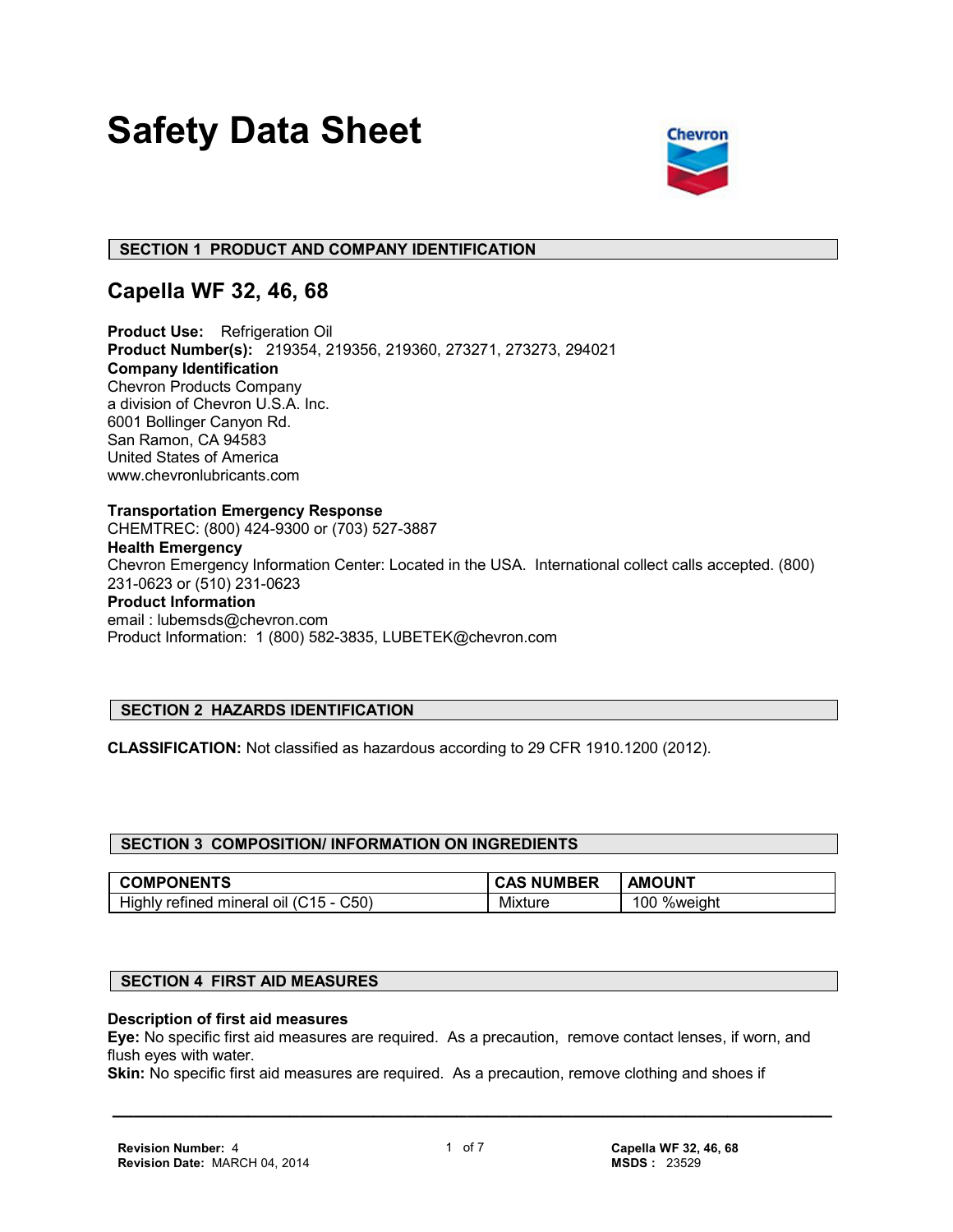contaminated. To remove the material from skin, use soap and water. Discard contaminated clothing and shoes or thoroughly clean before reuse.

**Ingestion:** No specific first aid measures are required. Do not induce vomiting. As a precaution, get medical advice.

**Inhalation:** No specific first aid measures are required. If exposed to excessive levels of material in the air, move the exposed person to fresh air. Get medical attention if coughing or respiratory discomfort occurs.

#### **Most important symptoms and effects, both acute and delayed IMMEDIATE SYMPTOMS AND HEALTH EFFECTS**

**Eye:** Not expected to cause prolonged or significant eye irritation.

**Skin:** Contact with the skin is not expected to cause prolonged or significant irritation. Contact with the skin is not expected to cause an allergic skin response. Not expected to be harmful to internal organs if absorbed through the skin.

**Ingestion:** Not expected to be harmful if swallowed.

**Inhalation:** Not expected to be harmful if inhaled. Contains a petroleum-based mineral oil. May cause respiratory irritation or other pulmonary effects following prolonged or repeated inhalation of oil mist at airborne levels above the recommended mineral oil mist exposure limit. Symptoms of respiratory irritation may include coughing and difficulty breathing.

**DELAYED OR OTHER SYMPTOMS AND HEALTH EFFECTS:** Not classified.

#### **Indication of any immediate medical attention and special treatment needed** Not applicable.

#### **SECTION 5 FIRE FIGHTING MEASURES**

**EXTINGUISHING MEDIA:** Use water fog, foam, dry chemical or carbon dioxide (CO2) to extinguish flames.

#### **PROTECTION OF FIRE FIGHTERS:**

**Fire Fighting Instructions:** This material will burn although it is not easily ignited. See Section 7 for proper handling and storage. For fires involving this material, do not enter any enclosed or confined fire space without proper protective equipment, including self-contained breathing apparatus.

**Combustion Products:** Highly dependent on combustion conditions. A complex mixture of airborne solids, liquids, and gases including carbon monoxide, carbon dioxide, and unidentified organic compounds will be evolved when this material undergoes combustion.

#### **SECTION 6 ACCIDENTAL RELEASE MEASURES**

**Protective Measures:** Eliminate all sources of ignition in vicinity of spilled material.

**Spill Management:** Stop the source of the release if you can do it without risk. Contain release to prevent further contamination of soil, surface water or groundwater. Clean up spill as soon as possible, observing precautions in Exposure Controls/Personal Protection. Use appropriate techniques such as applying non-combustible absorbent materials or pumping. Where feasible and appropriate, remove contaminated soil. Place contaminated materials in disposable containers and dispose of in a manner consistent with applicable regulations.

**Reporting:** Report spills to local authorities as appropriate or required.

#### **SECTION 7 HANDLING AND STORAGE**

**Precautionary Measures:** Do not get in eyes, on skin, or on clothing. Keep out of the reach of children. Wash thoroughly after handling.

**General Handling Information:** Avoid contaminating soil or releasing this material into sewage and drainage systems and bodies of water.

 **\_\_\_\_\_\_\_\_\_\_\_\_\_\_\_\_\_\_\_\_\_\_\_\_\_\_\_\_\_\_\_\_\_\_\_\_\_\_\_\_\_\_\_\_\_\_\_\_\_\_\_\_\_\_\_\_\_\_\_\_\_\_\_\_\_\_\_\_\_ Static Hazard:** Electrostatic charge may accumulate and create a hazardous condition when handling this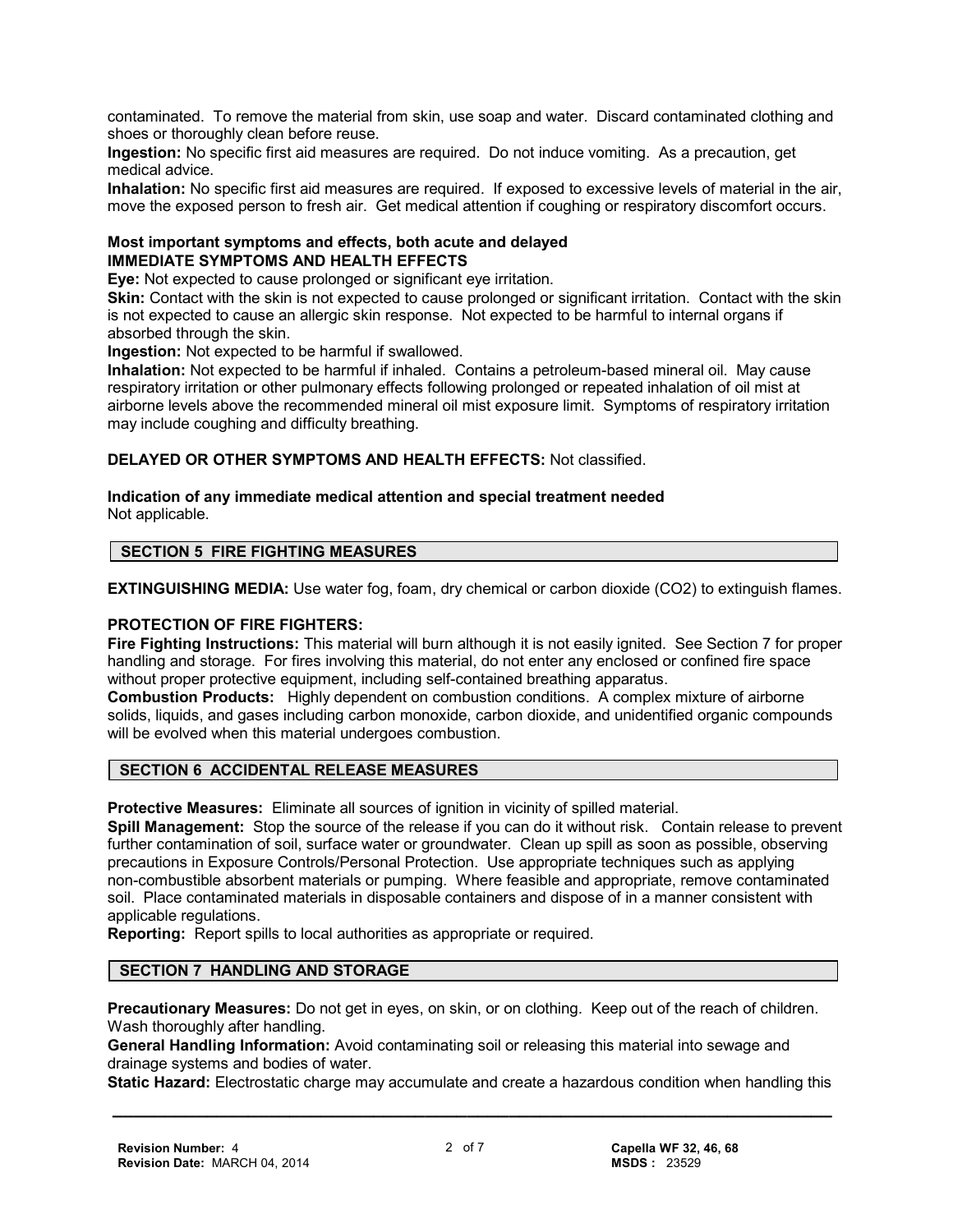material. To minimize this hazard, bonding and grounding may be necessary but may not, by themselves, be sufficient. Review all operations which have the potential of generating and accumulating an electrostatic charge and/or a flammable atmosphere (including tank and container filling, splash filling, tank cleaning, sampling, gauging, switch loading, filtering, mixing, agitation, and vacuum truck operations) and use appropriate mitigating procedures. For more information, refer to OSHA Standard 29 CFR 1910.106, 'Flammable and Combustible Liquids', National Fire Protection Association (NFPA 77, 'Recommended Practice on Static Electricity', and/or the American Petroleum Institute (API) Recommended Practice 2003, 'Protection Against Ignitions Arising Out of Static, Lightning, and Stray Currents'.

**Container Warnings:** Container is not designed to contain pressure. Do not use pressure to empty container or it may rupture with explosive force. Empty containers retain product residue (solid, liquid, and/or vapor) and can be dangerous. Do not pressurize, cut, weld, braze, solder, drill, grind, or expose such containers to heat, flame, sparks, static electricity, or other sources of ignition. They may explode and cause injury or death. Empty containers should be completely drained, properly closed, and promptly returned to a drum reconditioner or disposed of properly.

#### **SECTION 8 EXPOSURE CONTROLS/PERSONAL PROTECTION**

#### **GENERAL CONSIDERATIONS:**

Consider the potential hazards of this material (see Section 3), applicable exposure limits, job activities, and other substances in the work place when designing engineering controls and selecting personal protective equipment. If engineering controls or work practices are not adequate to prevent exposure to harmful levels of this material, the personal protective equipment listed below is recommended. The user should read and understand all instructions and limitations supplied with the equipment since protection is usually provided for a limited time or under certain circumstances.

#### **ENGINEERING CONTROLS:**

Use in a well-ventilated area.

#### **PERSONAL PROTECTIVE EQUIPMENT**

**Eye/Face Protection:** No special eye protection is normally required. Where splashing is possible, wear safety glasses with side shields as a good safety practice.

**Skin Protection:** No special protective clothing is normally required. Where splashing is possible, select protective clothing depending on operations conducted, physical requirements and other substances in the workplace. Suggested materials for protective gloves include: Nitrile Rubber, Silver Shield, Viton. **Respiratory Protection:** No respiratory protection is normally required.

If user operations generate an oil mist, determine if airborne concentrations are below the occupational exposure limit for mineral oil mist. If not, wear an approved respirator that provides adequate protection from the measured concentrations of this material. For air-purifying respirators use a particulate cartridge. Use a positive pressure air-supplying respirator in circumstances where air-purifying respirators may not provide adequate protection.

#### **Occupational Exposure Limits:**

| <b>Component</b>                           | Agency       | TWA                | <b>STEL</b>       | Ceilina | <b>Notation</b> |
|--------------------------------------------|--------------|--------------------|-------------------|---------|-----------------|
| Highly refined mineral oil (C15 -<br>C50)  | <b>ACGIH</b> | $5 \text{ mg/m}$   | $10 \text{ mg/m}$ | $- -$   | $- -$           |
| Highly refined mineral oil (C15 -<br>(C50) | OSHA Z-1     | $5 \text{ ma/m}$ 3 | --                | $- -$   | $- -$           |

Consult local authorities for appropriate values.

#### **SECTION 9 PHYSICAL AND CHEMICAL PROPERTIES**

#### **Attention: the data below are typical values and do not constitute a specification.**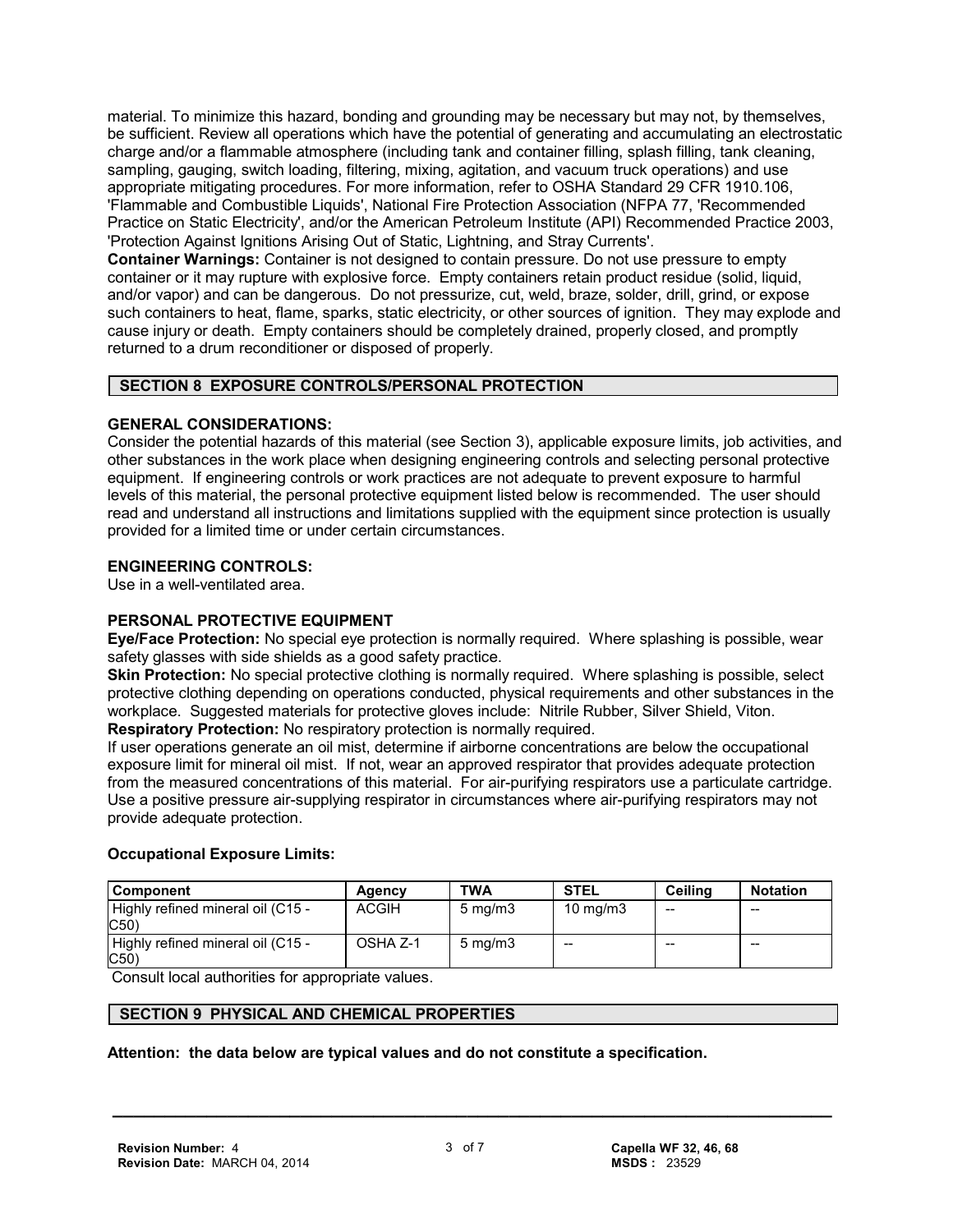**Color:** Amber **Physical State:** Liquid **Odor:** Petroleum odor **Odor Threshold:** No data available **pH:** Not Applicable **Vapor Pressure:** <0.01 mmHg @ 37.8 °C (100 °F) **Vapor Density (Air = 1):** >1 **Initial Boiling Point:** 315°C (599°F) **Solubility:** Soluble in hydrocarbons; insoluble in water **Freezing Point:** Not Applicable **Specific Gravity:** 0.91 @ 15.6°C (60.1°F) **Viscosity:** 28 cSt @ 40°C (104°F) Minimum **Evaporation Rate:** No data available **Decomposition temperature:** No Data Available **Octanol/Water Partition Coefficient:** No data available

#### **FLAMMABLE PROPERTIES:**

**Flammability (solid, gas):** No Data Available **Flashpoint:** (Cleveland Open Cup) 164 °C (327 °F) Minimum **Autoignition:** No data available **Flammability (Explosive) Limits (% by volume in air):** Lower: Not Applicable Upper: Not Applicable

#### **SECTION 10 STABILITY AND REACTIVITY**

**Reactivity:** This material is not expected to react. **Chemical Stability:** This material is considered stable under normal ambient and anticipated storage and handling conditions of temperature and pressure. **Incompatibility With Other Materials:** May react with strong acids or strong oxidizing agents, such as chlorates, nitrates, peroxides, etc. **Hazardous Decomposition Products:** None known (None expected)

**Hazardous Polymerization:** Hazardous polymerization will not occur.

#### **SECTION 11 TOXICOLOGICAL INFORMATION**

#### **Information on toxicological effects**

**Serious Eye Damage/Irritation:** The eye irritation hazard is based on evaluation of data for product components.

**Skin Corrosion/Irritation:** The skin irritation hazard is based on evaluation of data for product components.

**Skin Sensitization:** The skin sensitization hazard is based on evaluation of data for product components.

**Acute Dermal Toxicity:** The acute dermal toxicity hazard is based on evaluation of data for product components.

**Acute Oral Toxicity:** The acute oral toxicity hazard is based on evaluation of data for product components.

**Acute Inhalation Toxicity:** The acute inhalation toxicity hazard is based on evaluation of data for product components.

**Acute Toxicity Estimate:** Not Determined

**Germ Cell Mutagenicity:** The hazard evaluation is based on data for components or a similar material.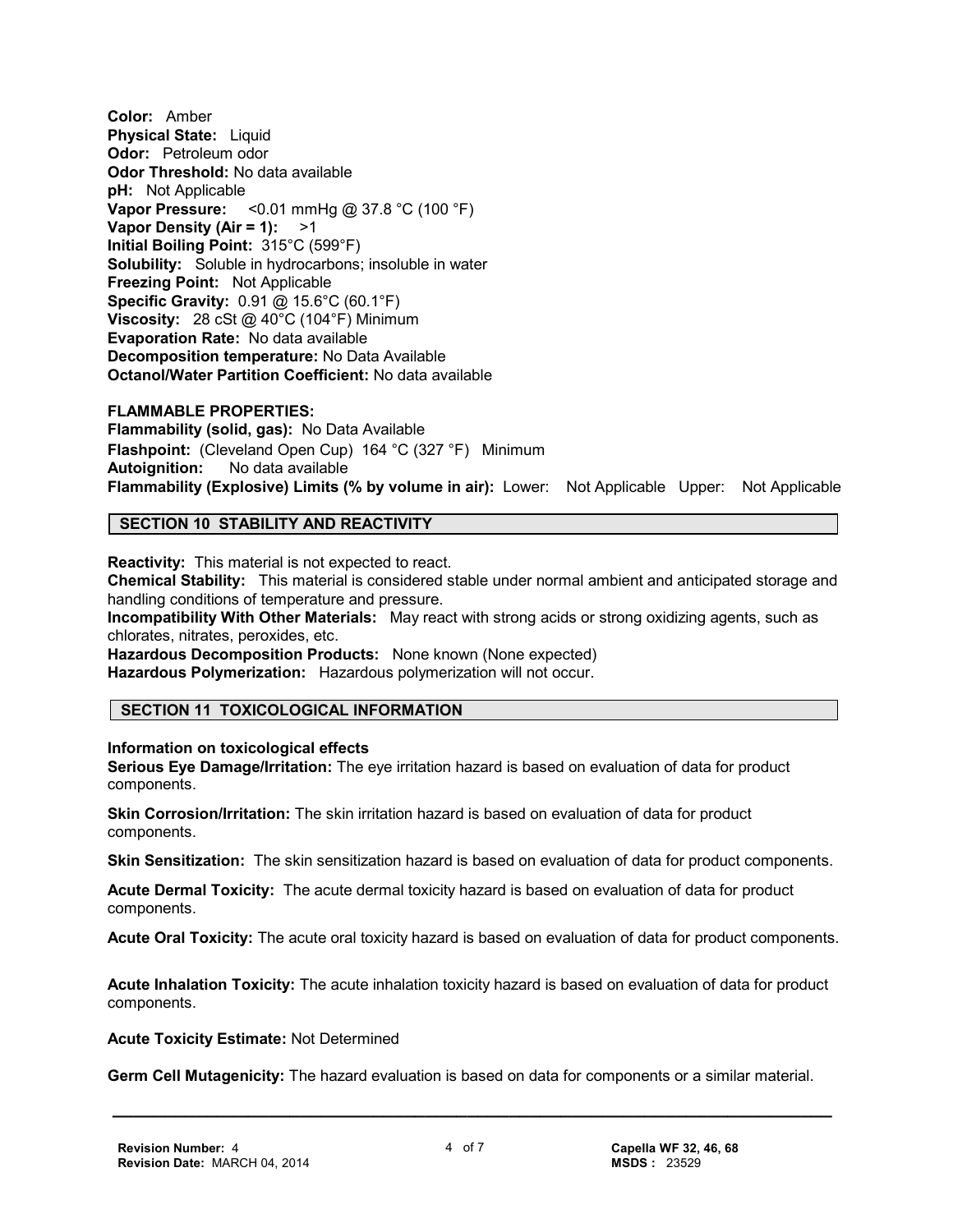**Carcinogenicity:** The hazard evaluation is based on data for components or a similar material. **Reproductive Toxicity:** The hazard evaluation is based on data for components or a similar material.

**Specific Target Organ Toxicity - Single Exposure:** The hazard evaluation is based on data for components or a similar material.

**Specific Target Organ Toxicity - Repeated Exposure:** The hazard evaluation is based on data for components or a similar material.

#### **ADDITIONAL TOXICOLOGY INFORMATION:**

 This product contains petroleum base oils which may be refined by various processes including severe solvent extraction, severe hydrocracking, or severe hydrotreating. None of the oils requires a cancer warning under the OSHA Hazard Communication Standard (29 CFR 1910.1200). These oils have not been listed in the National Toxicology Program (NTP) Annual Report nor have they been classified by the International Agency for Research on Cancer (IARC) as; carcinogenic to humans (Group 1), probably carcinogenic to humans (Group 2A), or possibly carcinogenic to humans (Group 2B). These oils have not been classified by the American Conference of Governmental Industrial Hygienists (ACGIH) as: confirmed human carcinogen (A1), suspected human carcinogen (A2), or confirmed animal carcinogen with unknown relevance to humans (A3).

#### **SECTION 12 ECOLOGICAL INFORMATION**

#### **ECOTOXICITY**

This material is not expected to be harmful to aquatic organisms. The ecotoxicity hazard is based on an evaluation of data for the components or a similar material. The product has not been tested. The statement has been derived from the properties of the individual components.

#### **MOBILITY**

No data available.

#### **PERSISTENCE AND DEGRADABILITY**

This material is not expected to be readily biodegradable. The biodegradability of this material is based on an evaluation of data for the components or a similar material.The product has not been tested. The statement has been derived from the properties of the individual components.

#### **POTENTIAL TO BIOACCUMULATE**

Bioconcentration Factor: No data available. Octanol/Water Partition Coefficient: No data available

#### **SECTION 13 DISPOSAL CONSIDERATIONS**

Use material for its intended purpose or recycle if possible. Oil collection services are available for used oil recycling or disposal. Place contaminated materials in containers and dispose of in a manner consistent with applicable regulations. Contact your sales representative or local environmental or health authorities for approved disposal or recycling methods.

#### **SECTION 14 TRANSPORT INFORMATION**

The description shown may not apply to all shipping situations. Consult 49CFR, or appropriate Dangerous Goods Regulations, for additional description requirements (e.g., technical name) and mode-specific or quantity-specific shipping requirements.

 **\_\_\_\_\_\_\_\_\_\_\_\_\_\_\_\_\_\_\_\_\_\_\_\_\_\_\_\_\_\_\_\_\_\_\_\_\_\_\_\_\_\_\_\_\_\_\_\_\_\_\_\_\_\_\_\_\_\_\_\_\_\_\_\_\_\_\_\_\_ DOT Shipping Description:** PETROLEUM LUBRICATING OIL, NOT REGULATED AS A HAZARDOUS MATERIAL FOR TRANSPORTATION UNDER 49 CFR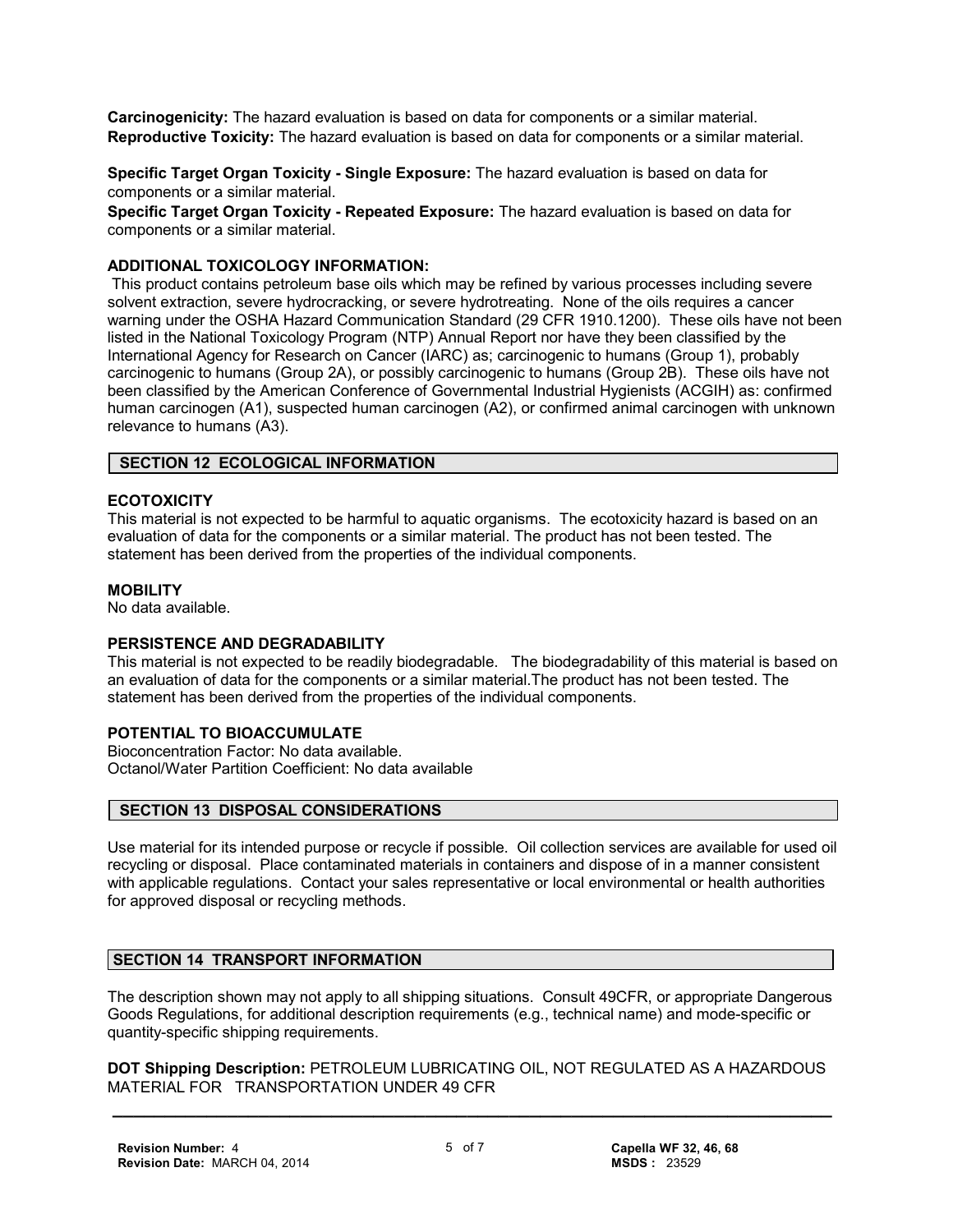**IMO/IMDG Shipping Description:** PETROLEUM LUBRICATING OIL; NOT REGULATED AS DANGEROUS GOODS FOR TRANSPORT UNDER THE IMDG CODE

**ICAO/IATA Shipping Description:** PETROLEUM LUBRICATING OIL; NOT REGULATED AS DANGEROUS GOODS FOR TRANSPORT UNDER ICAO TI OR IATA DGR

**Transport in bulk according to Annex II of MARPOL 73/78 and the IBC code:** Not applicable

#### **SECTION 15 REGULATORY INFORMATION**

- **EPCRA 311/312 CATEGORIES:** 1. Immediate (Acute) Health Effects: NO
	- 2. Delayed (Chronic) Health Effects: NO
	- 3. Fire Hazard: NO
	- 4. Sudden Release of Pressure Hazard: NO
	- 5. Reactivity Hazard: NO

REGULATORY LISTS SEARCHED:

| 01-1=IARC Group 1   | 03=EPCRA 313         |
|---------------------|----------------------|
| 01-2A=IARC Group 2A | 04=CA Proposition 65 |
| 01-2B=IARC Group 2B | 05=MA RTK            |
| 02=NTP Carcinogen   | 06=NJ RTK            |
|                     | 07=PA RTK            |

No components of this material were found on the regulatory lists above.

#### **CHEMICAL INVENTORIES:**

All components comply with the following chemical inventory requirements: AICS (Australia), DSL (Canada), EINECS (European Union), ENCS (Japan), IECSC (China), KECI (Korea), PICCS (Philippines), TSCA (United States).

#### **NEW JERSEY RTK CLASSIFICATION:**

Under the New Jersey Right-to-Know Act L. 1983 Chapter 315 N.J.S.A. 34:5A-1 et. seq., the product is to be identified as follows: PETROLEUM OIL (Lubricating oil)

#### **SECTION 16 OTHER INFORMATION**

**NFPA RATINGS:** Health: 0 Flammability: 1 Reactivity: 0

**HMIS RATINGS:** Health: 1 Flammability: 1 Reactivity: 0 (0-Least, 1-Slight, 2-Moderate, 3-High, 4-Extreme, PPE:- Personal Protection Equipment Index recommendation, \*- Chronic Effect Indicator). These values are obtained using the guidelines or published evaluations prepared by the National Fire Protection Association (NFPA) or the National Paint and Coating Association (for HMIS ratings).

#### **LABEL RECOMMENDATION:**

Label Category : INDUSTRIAL OIL 1 - IND1

**REVISION STATEMENT:** This revision updates the following sections of this Safety Data Sheet: 1-16. **Revision Date:** MARCH 04, 2014